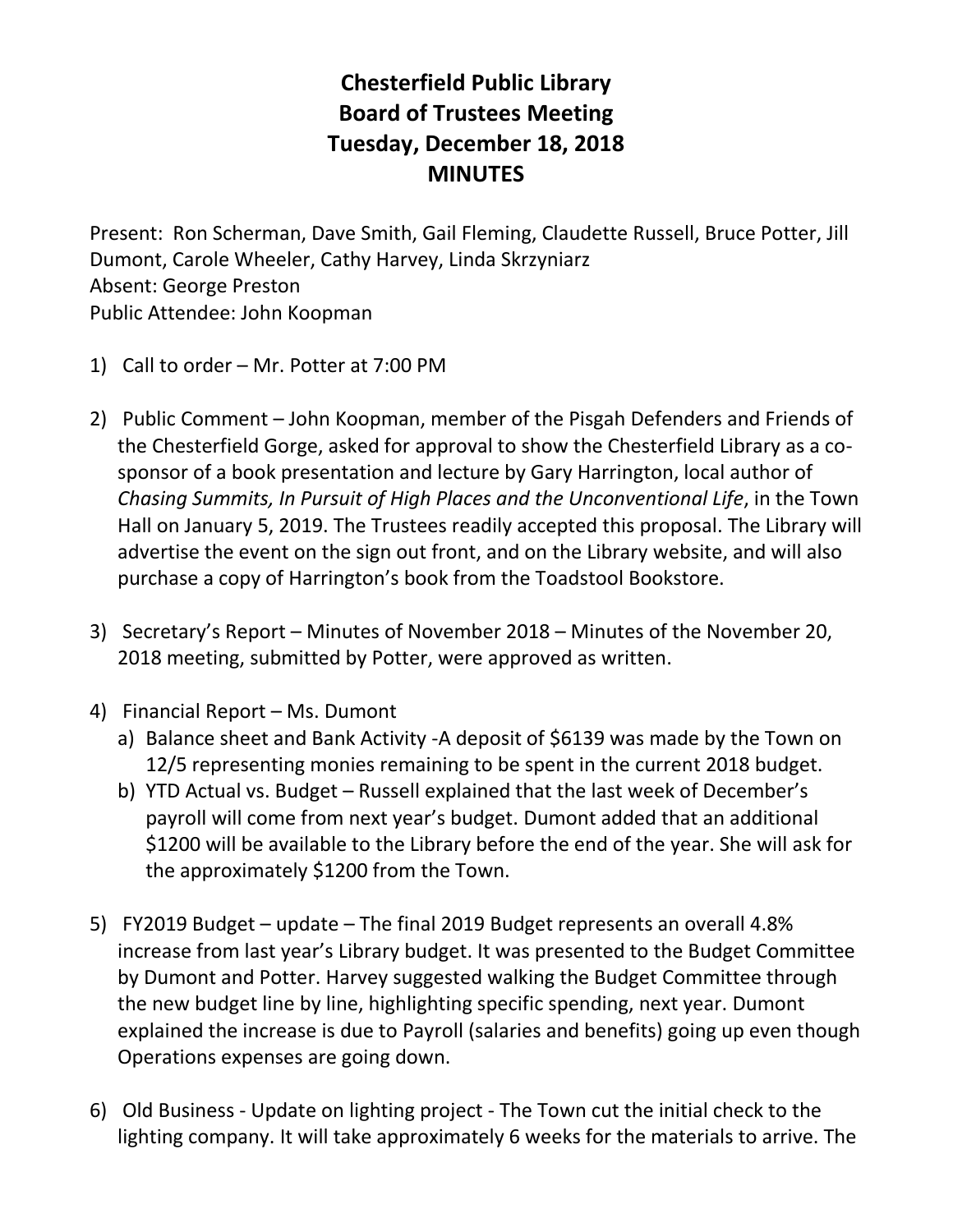project will begin in January and the library will be able to remain open while the work is being done. The workers will be starting at 7:00 AM before the Library actually opens. Installation will take up to 10 days to be completed. Potter expressed thanks to Selectman, Jon McKeon, for helping to procure funds from the Library's Expendable Trust to help pay for part of the project, plus Eversource for their grant money. There will still be a balance due after the project is complete.

- 7) New Business
	- a) There is a need for temporary part time help in the Library while Preston is out and on short term disability (indefinite date for his return). Library staff will continue to increase their hours a little, but an extra person is needed to maintain the two-person policy. Russell was charged by the Trustees with the task of picking someone from the town pool of qualified people who can fit in easily to fill this position. The new temporary employee will work 10-15 hours/week for \$10/hr. Hours could be flexible or set every week. Potter reminded Russell that the person hired must be vetted which can take up to two weeks. Smith noted that page hours, roughly 4 hours a week, would be available in March after Town Meeting and suggested offering this position to a senior citizen. The position will be posted on the website.
	- b) Trustee Meeting Time Change Starting with the January 2019 meeting, Trustees decided to begin their meeting earlier at 6:30 PM instead of 7:00.
	- c) Carpet cleaning Three quotes have been received: Green Valley (Guilford) Carpet Cleaning \$948, Service Master (Keene) \$648, ServPro \$1200. The Trustees agreed that the carpets need to be cleaned annually. New carpets are the next thing to be replaced in the Library's Capital Improvement Plan. Scherman suggested maybe doing the carpets again after mud season in the spring. Harvey suggested buying a carpet cleaner and spot cleaning as needed. A decision was made to purchase a carpet steam cleaner and cleaning solution, spending up to \$500, using available 2018 funds. Service Master will be hired to clean the carpet this year for \$648, and an additional \$250 was allotted for cleaning the floors in the bathroom and hallway.
	- d) Holiday Closings for 2019 A decision was made to mirror the Town's Holiday Closings calendar.
	- e) Discussion of snow days and Library closure A decision was made by the Trustees that the Library will remain open, even if the Chesterfield School closes due to weather. However, the Library will close if the weather is too dangerous for Library personnel to come in, and close early, if necessary, after approval from a Trustee.
- 8) Summary of decisions made/assignments